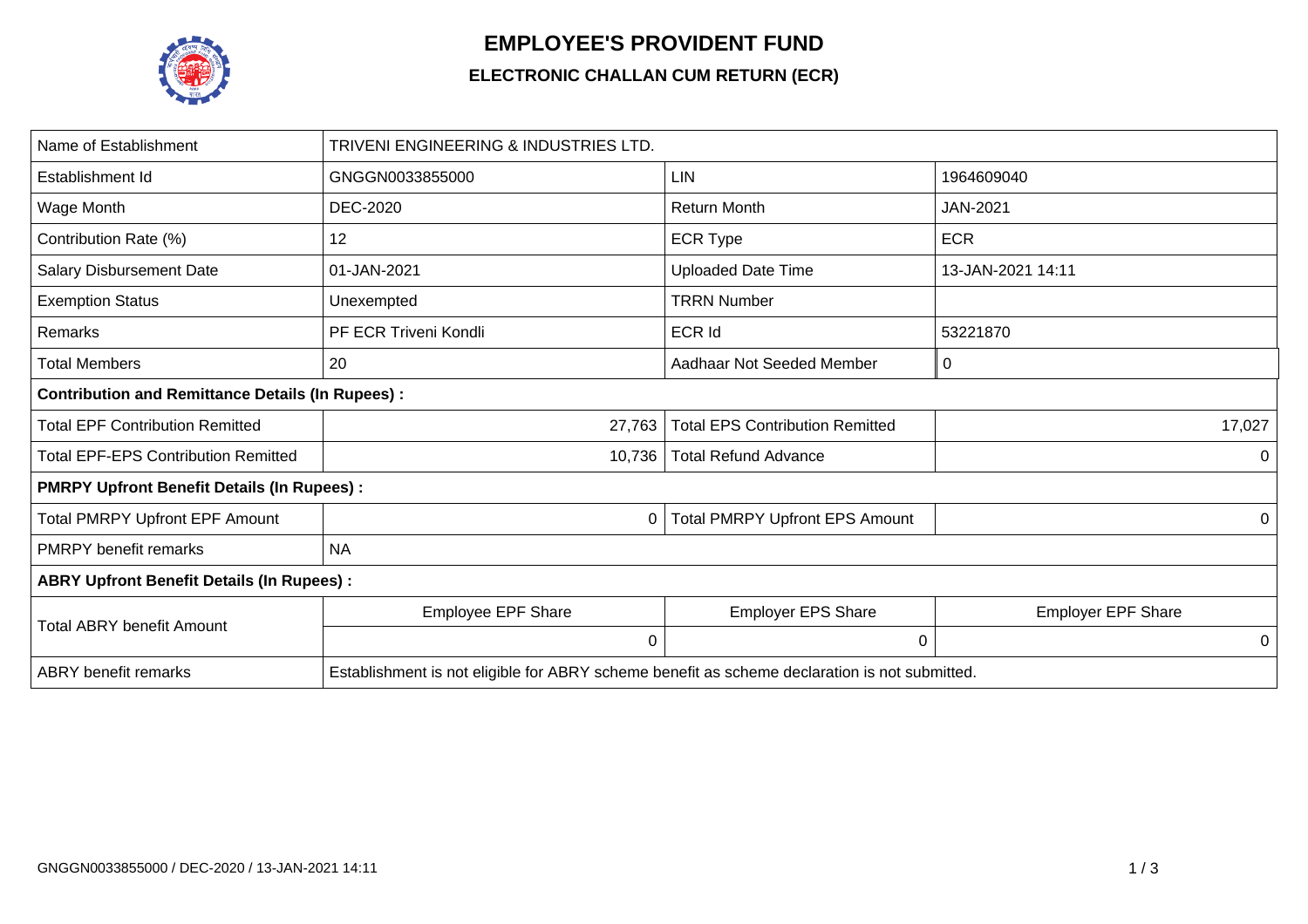## Member Details :-

|                |              | Name as per                                       |                                            | Wages        |            |             | <b>Contribution Remitted</b> |       |             |           |                    | <b>PMRPY / ABRY Benefit</b> |                                |                       | Posting         |                                  |
|----------------|--------------|---------------------------------------------------|--------------------------------------------|--------------|------------|-------------|------------------------------|-------|-------------|-----------|--------------------|-----------------------------|--------------------------------|-----------------------|-----------------|----------------------------------|
| SI. No.        | <b>UAN</b>   | <b>ECR</b>                                        | <b>UAN</b><br><b>Repository</b>            | <b>Gross</b> | <b>EPF</b> | <b>EPS</b>  | <b>EDLI</b>                  | EE.   | <b>EPS</b>  | <b>ER</b> | <b>NCP</b><br>Days | <b>Refunds</b>              | <b>Pension</b><br><b>Share</b> | ER PF<br><b>Share</b> | <b>EE Share</b> | <b>Location of</b><br>the member |
| $\overline{1}$ | 101487956680 | <b>ABDUL MALEK</b>                                | <b>ABDUL</b><br><b>MALEK</b>               | 6,852        | 6,852      | 6,852       | 6,852                        | 822   | 571         | 251       | 14                 | $\mathbf 0$                 |                                |                       |                 | N.A.                             |
| $\overline{2}$ | 101487956698 | <b>ABU SUFIAN</b>                                 | <b>ABU SUFIAN</b>                          | 8,996        | 8,996      | 8,996       | 8,996                        | 1.080 | 749         | 331       | 13                 | $\overline{0}$              |                                |                       |                 | N.A.                             |
| 3              | 101213091940 | <b>ANIL KUMAR</b><br>CHANDRAVANS CHANDRAVA<br>HI  | <b>ANIL KUMAR</b><br><b>NSHI</b>           | 17,992       | 17,992     | 15,000      | 15,000                       | 2,159 | 1,250       | 909       | 0                  | $\mathbf 0$                 |                                |                       |                 | N.A.                             |
| $\overline{4}$ | 101495427313 | <b>DEEPAK</b>                                     | <b>DEEPAK</b>                              | 14,846       | 14,846     | 14,846      | 14,846                       | 1,782 | 1,237       | 545       | $\mathbf 0$        | $\mathbf 0$                 |                                |                       |                 | N.A.                             |
| 5              | 101188247826 | <b>FATIK SEKH</b>                                 | <b>FATIK SEKH</b>                          | 10,380       | 10,380     | 10,380      | 10,380                       | 1,246 | 865         | 381       | 11                 | $\mathbf 0$                 |                                |                       |                 | N.A.                             |
| 6              | 101188247890 | <b>HAZRAT ALI</b>                                 | <b>HAZRAT ALI</b>                          | 7,423        | 7,423      | 7,423       | 7,423                        | 891   | 618         | 273       | 13                 | $\mathbf 0$                 |                                |                       |                 | N.A.                             |
| $\overline{7}$ | 101487956605 | <b>HURMAT SK</b>                                  | <b>HURMAT SK</b>                           | 5,710        | 5,710      | 5,710       | 5,710                        | 685   | 476         | 209       | 16                 | $\mathbf 0$                 |                                |                       |                 | N.A.                             |
| 8              | 101207336347 | KRISHANPAL                                        | <b>KRISHNA PAL</b>                         | 14,846       | 14,846     | 14,846      | 14,846                       | 1,782 | 1,237       | 545       | $\mathbf 0$        | $\mathbf 0$                 |                                |                       |                 | N.A.                             |
| 9              | 101487956646 | <b>MANOJ</b><br><b>CHAURASIA</b>                  | <b>MANOJ</b><br><b>CHAURASIA</b>           | 14,846       | 14,846     | 14,846      | 14,846                       | 1.782 | 1,237       | 545       | $\mathbf 0$        | $\mathbf 0$                 |                                |                       |                 | N.A.                             |
| 10             | 101350010514 | <b>MAYANK</b><br><b>VERMA</b>                     | <b>MAYANK</b><br><b>VERMA</b>              | 17,992       | 17,992     | 15,000      | 15,000                       | 2,159 | 1,250       | 909       | 0                  | $\mathbf 0$                 |                                |                       |                 | N.A.                             |
| 11             | 101195656668 | <b>MD</b><br>MANIRUJJAMAI                         | <b>MD</b><br>MANIRUJJAM<br>AN              | 6,852        | 6,852      | 6,852       | 6,852                        | 822   | 571         | 251       | 14                 | $\mathbf 0$                 |                                |                       |                 | N.A.                             |
| 12             | 101579170515 | <b>NURUL</b>                                      | <b>NURUL</b>                               | 5,710        | 5,710      | 5,710       | 5,710                        | 685   | 476         | 209       | 16                 | $\mathbf 0$                 |                                |                       |                 | N.A.                             |
| 13             | 101315587217 | PANKAJ KUMAR                                      | PANKAJ<br><b>KUMAR</b>                     | 17,992       | 17,992     | 15,000      | 15,000                       | 2.159 | 1,250       | 909       | $\mathbf 0$        | $\mathbf 0$                 |                                |                       |                 | N.A.                             |
| 14             | 101195656647 | RAJU SK                                           | RAJU SK                                    | 11,072       | 11,072     | 11,072      | 11,072                       | 1,329 | 922         | 407       | 10                 | $\mathbf 0$                 |                                |                       |                 | N.A.                             |
| 15             | 101387748592 | SHAMBHU<br>PRASAD                                 | SAMBHU<br>PARSAD                           | 14,846       | 14,846     | 14,846      | 14,846                       | 1,782 | 1,237       | 545       | $\mathbf 0$        | $\mathbf 0$                 |                                |                       |                 | N.A.                             |
| 16             | 101195656584 | <b>SANU SEKH</b>                                  | <b>SANU SEKH</b>                           | 9,688        | 9,688      | 9,688       | 9,688                        | 1,163 | 807         | 356       | 12                 | $\mathbf 0$                 |                                |                       |                 | N.A.                             |
| 17             | 101196274471 | <b>SEKH TANU</b>                                  | <b>SEKH TANU</b>                           | 5,536        | 5,536      | 5,536       | 5,536                        | 664   | 461         | 203       | 18                 | $\mathsf{O}$                |                                |                       |                 | N.A.                             |
| 18             | 101487956622 | <b>SENTU SEKH</b>                                 | <b>SENTU SEKH</b>                          | 11,764       | 11,764     | 11,764      | 11,764                       | 1.412 | 980         | 432       | 9                  | $\mathbf 0$                 |                                |                       |                 | N.A.                             |
| 19             | 101175946347 | SHUVANKAR<br><b>NAYAK</b>                         | SHUVANKAR<br><b>NAYAK</b>                  | 10,000       | 10,000     | 10,000      | 10,000                       | 1,200 | 833         | 367       | 0                  | $\mathbf 0$                 |                                |                       |                 | N.A.                             |
| 20             | 101545934188 | <b>UPENDRA</b><br><b>CHANDRA</b><br><b>VANSHI</b> | <b>UPENDRA</b><br>CHANDRA<br><b>VANSHI</b> | 17,992       | 17,992     | $\mathbf 0$ | 15,000                       | 2,159 | $\mathbf 0$ | 2,159     | $\Omega$           | 0                           |                                |                       |                 | N.A.                             |